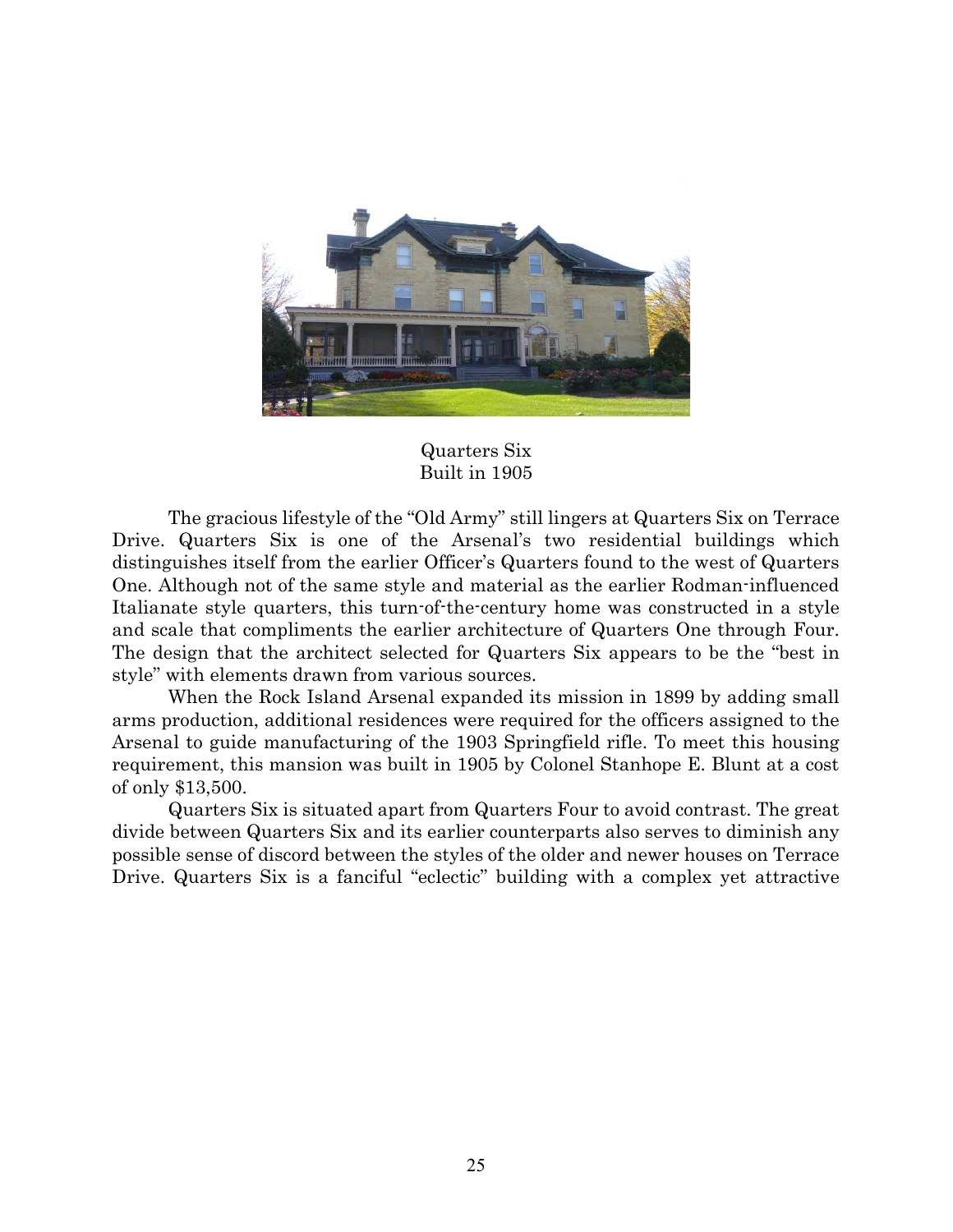skyline of hipped roofs and gables with curving slopes and dark eaves to contrast with light tan walls constructed of Milwaukee brick. Mansard roof covers and hipper dormers on the north and south sides add to the appeal. The size and uprightness of this structure compliment the earlier Italianate Quarters. Significantly, Quarters Six was the first officer's residence designed with electricity.

 A large porch wraps around the north and east sides of the house catching summer breezes and beautiful river vistas. The porch around the north and east side of the house has Ionic columns complimented by railings and banisters made of wood that have been painted tan. The porch adds variety and softens the strong lines of the structure. The entrance has double doors which are crowned with a Palladian window. The leaded glass is beveled in a design of broken circles which is repeated in other parts of the house.

 The large main foyer is characteristic of the era, and the hanging light sconces are decorated with oak leaves that are original to the quarters. Unlike the older quarters, Quarters Six was designed with coat closets built into the entrance hall with decorative windows that are right and left of the main double doors, adding to the overall detail and charm of the home. The foyer has dark oak wainscoting and beamed ceilings. The leaded glass and the paneling make this gracious entrance to this old mansion a thing of great beauty.

 The focal point of interest in the entrance hall is the dark oak staircase that rises to a landing at the rear of the structure. The varnished oak staircase is highlighted with open spinners, balustrades with turned spindles and paneled newels with denticulate caps. Echoing the design of the fanlike windows at the front of the house, a large window facing south illuminates the landing of the second floor. There is another window on the third floor that is arched, repeating the lines of the fanlike windows. When the sun shines, the walls, ceiling, and floor sparkle with dancing prisms of light.

 The living room (front parlor) is a large and very light room because of its eastern exposure and the painted white woodwork. One of the large windows in the bay area appears to be three long windows; however, the center window can be raised high enough to create a "door" to the porch. The fireplace is set at an angle between the two walls and shares a chimney with the fireplace in the library. Faced with tile and framed by a white wooden mantel, it is decorated with Corinthian columns on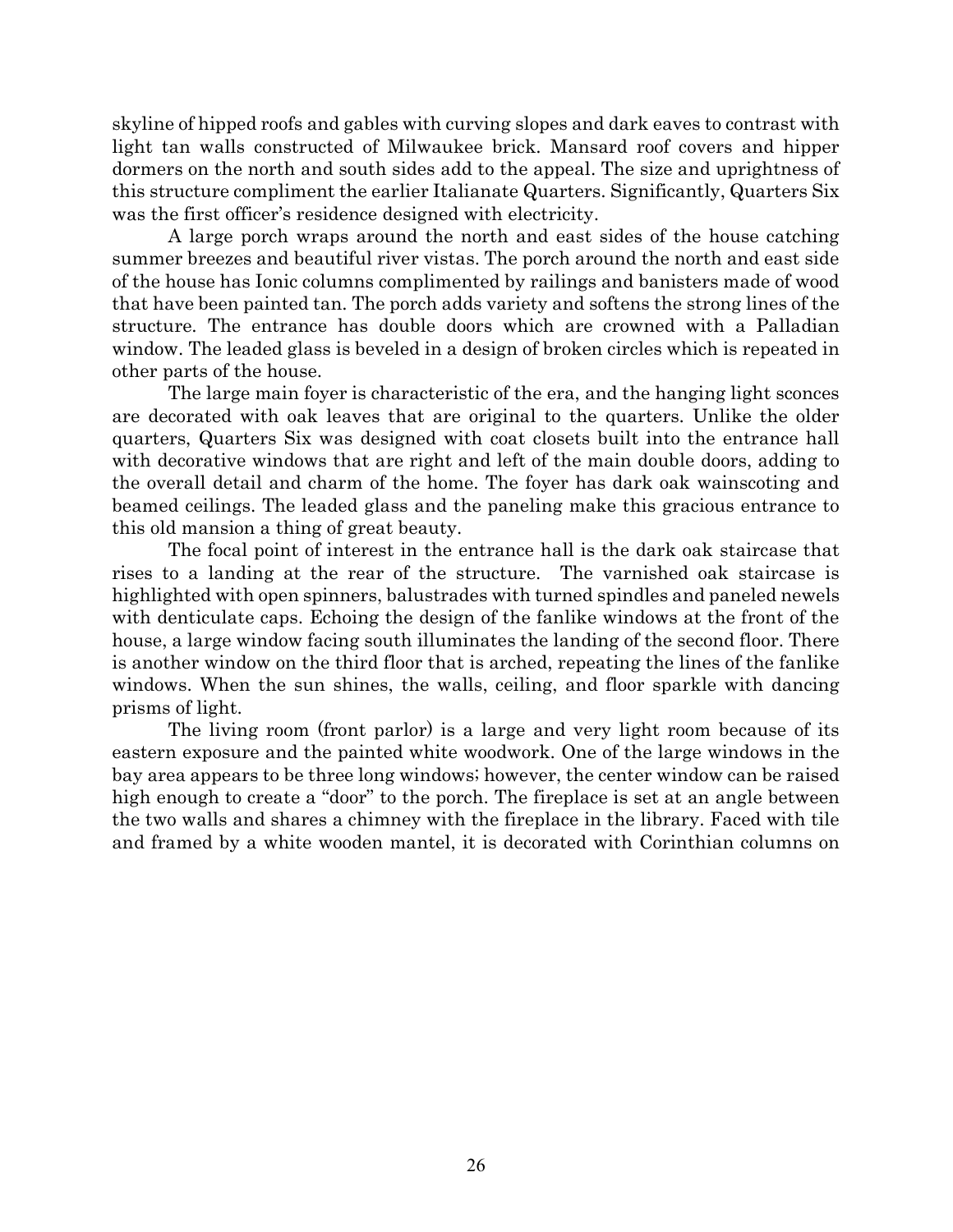either side joined with a flowering swag. The lining of the fireplace is metal and was forged here on the Arsenal. Pocket doors can be closed from the foyer.

 Sliding pocket doors also divide the living room from the library (back parlor). This room is lined with oak bookcases which were made here at the Arsenal as was the oak wainscoting. There is a picture molding around the edge of the ceiling. The library fireplace is faced with tile and is framed by a dark oak mantel.

 The most beautifully detailed room in this mansion is the dining room. A huge Palladian window overlooking the Mississippi River dominates the north wall of the dining room. The top panels of the center arch and the side lights are composed of heavy leaded glass, which is beveled and in a half-circle fanlike design. This same design of glass was used in the front door and in the two-story high window behind the stairway. The design and prism effect of the beveling can be fully appreciated in this room.

 The wall opposite the window is equally interesting. The fireplace is faced with "Rose and Lemon" tile and surrounded by an oak mantel. The fireplace is centered between built-in oak china cabinets. These cabinets feature leaded glass doors in a "diamond design" with highlights of carved lion's heads.

 The breakfast nook was originally a serving pantry. The modernized kitchen is lined with oak cabinets. Although it appears to be short, the window behind the sink reaches down to the floor behind a false wall. Originally, there was a chimney in the far west wall of the kitchen which was probably a vent for a wood burning stove. The servant's stairs open off the rear hall that runs across the back of the house. A small cozy room behind this hall serves as a small study. The powder room under the stairway is original.

 The second and third floors of the mansion have large center halls which are wainscoted with dark oak. All the bedrooms open onto these halls. The second floor has four bedrooms, two with fireplaces. There are also two full baths on this floor. At the west end of the second floor are the servant's quarters with a full bath. The third floor has three bedrooms, one bath and a recreation room.

 Quarters Six contains two pieces of furniture built by craftsmen from the Arsenal's Woodshop. The pieces were made primarily from walnut and include a freestanding chest with a white marble top and a long bench.